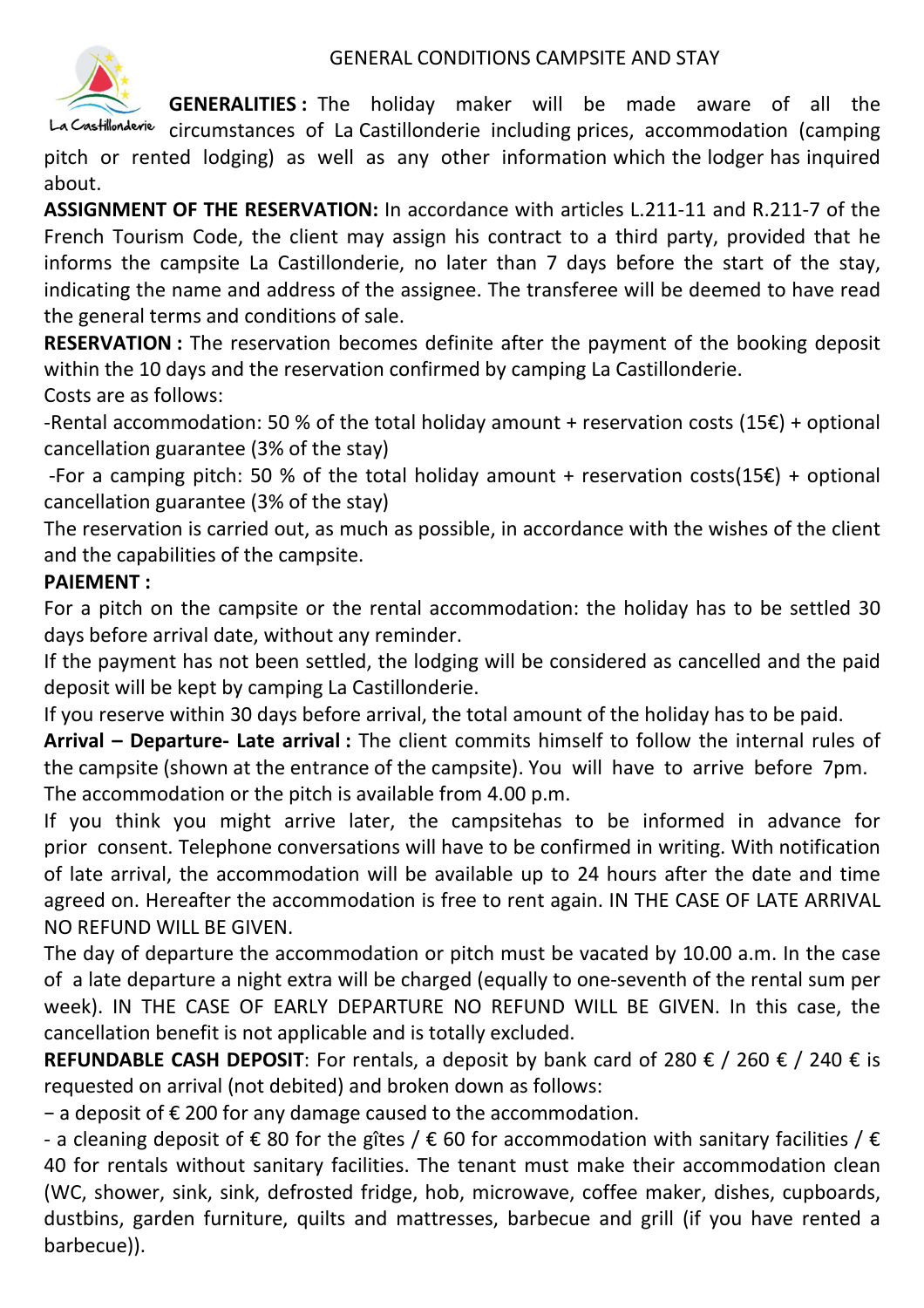On request, the accommodation can be cleaned by the La Castillonderie campsite team at a price of € 80 for the gîtes / € 60 for accommodation with sanitary facilities / € 40 for rentals without sanitary facilities. The crockery must however be cleaned, wiped, put away, the dustbins emptied, the quilts and mattress not soiled. It should be noted that we take the greatest care in providing a clean rental on your arrival. If however you notice an anomaly, it must be reported and noted no later than 24 hours after the day of your arrival. No comments will be taken into account beyond this period.

It is expressly forbidden to use the rental beds without putting sheets on them (possibility of renting them for  $8 \notin$  for the single bed and  $16 \notin$  for the double bed).

The deposits are returned at the time of departure but no inventory will be established the day before departure. In this case, the deposit will be returned by credit card with possible deduction of the amount of damage and / or missing noted, or absent or insufficient cleaning.

**Tariffs :** The prices shown are subject to change. The campsite reserves the right to modify the prices at any time. Each stay is invoiced according to the price in force on the day of the reservation, subject to availability. We recommend that you verify the applicable price by directly contacting the campsite.

Any ulterior modification of the applicable VAT rate which occurs between the establishment of the tariffs and the invoicing for the stay will result in a corresponding modification of the tax-inclusive price, which the client accepts without reserve.

The offers and promotions are not retroactive and may not be combined with other discounts.

**CANCELLATION FEES WITHOUT GUARANTEE :** In case of cancellation of the pitch of lodging, only a written (fax, email post) confirmation is notified.

In case of cancellation and non-subscription of the cancellation guarantee and whatever the reason, we will keep :

-100% of the amount paid if the cancellation occurs less than 30 days before the beginning of the stay or if you do not show up

-50% of the amount paid if the cancellation occurs more 30 days before the beginning of the stay

In every case, booking fees are not reimbursed.

**CANCELLATION SERVICE**: You can subscribe to the cancellation service. The general conditions of sale can be downloaded on our website.

**INSURANCE :** The Holiday Centre does not take any responsibility for losses or thefts or other means of personal damages.

The Holiday Centre does not take any responsibility in the case of any accidents. The tenant has to be covered by a civil liability insurance for any damage he might cause and he denies the campsite's responsibility in case of damage du to tree branch fall, bad weather, broken glass, natural disaster or theft. Cancellation and comprehensive insurance are at your expense.

**Mediation of consumer disputes :** In accordance with the provisions of the French Consumer Code concerning 'the mediation process with regard to consumer disputes', the customer has the right to make free use of the mediation service offered by the La Castillonderie campsite.

The present general terms and conditions of sale are written in French. In the event that they are translated into one or more foreign languages, only the French text shall prevail in the event of a dispute.